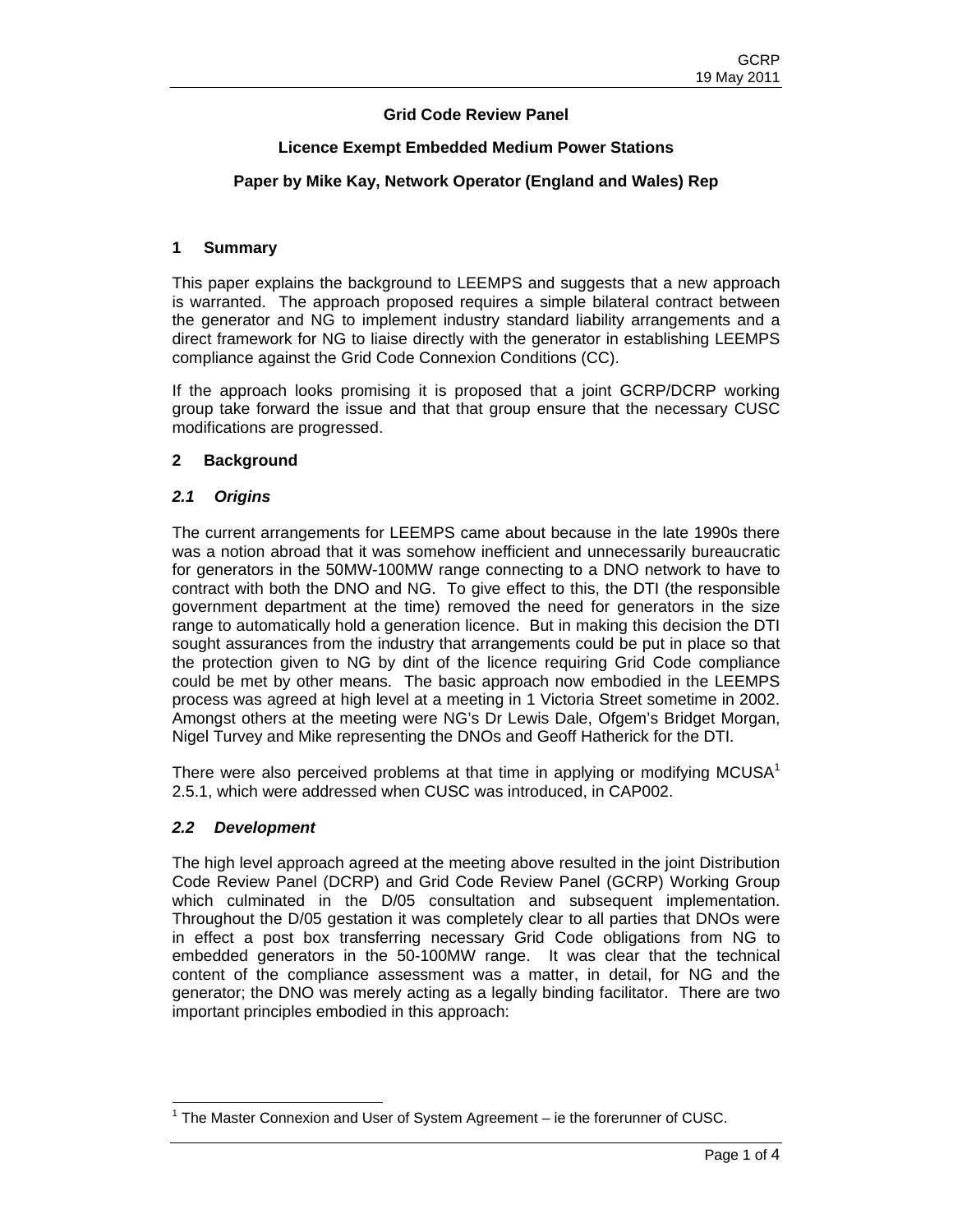- The technical requirements for total system stability/safety/operability should be specified in the Grid Code and debated by the GCRP, where generators in the 50-100MW size range are specifically represented.
- Detailed consideration of Grid Code compliance should remain NG's concern. There is no merit in a DNO undertaking the detailed technical consideration of Grid Code compliance when:
	- DNOs do not have a direct interest in the benefits of compliance;
	- DNOs do not do not have the historic skills to undertake compliance assessments; and
	- NG retain the need and have appropriately skilled staff to undertake these assessments for transmission connected generation of any size, including relatively small generation in Scotland

### *2.3 Outcome and Recent Developments*

When the Distribution Code and Grid Code changes for D/05 were implemented there was a sudden change of approach by NG. Whereas the development and drafting of D/05 had assumed self-assessment by the generator with oversight and scrutiny by NG, post D/05 implementation NG made it completely clear to DNOs that NG would be holding the DNO accountable for all compliance issues.

Whilst DNOs would acknowledge that a very strict and legalistic interpretation of the Grid Code could align with NG's new view of LEEMPS compliance, this was unexpected and unhelpful given that DNOs had invested considerable effort in coming up with administrative arrangements to allow NG to discharge their Grid Code obligations via DNO contracts and the Distribution Code. Clearly DNOs pushed back on this, but after a number of meetings with relevant NG staff, no way to agree to revert to the interpretation and modus operandi envisaged by the D/05 working group could be found.

It was subsequently agreed by the GCRP that the A/10 Working Group would look to resolve the conflict of interpretation by new Grid Code and Distribution Code drafting. The February 2008 GCRP that laid out the background to the need for these changes is attached as an appendix. This was fully accepted by the Panel, and some panel members have expressed surprise that NG has unilaterally decided that these proposals should be dropped.

DNOs now accept that the commercial arrangements and liabilities from D/05 were probably not thought through sufficiently at the time, and were therefore very supportive of the CAP 181 proposals to change CUSC which arose from the A10 consultation document. DNOs also accept that CAP181 would have introduced additional complexity into what is an already complex area.

### **3 Options and implications**

There appear to be three ways forward from here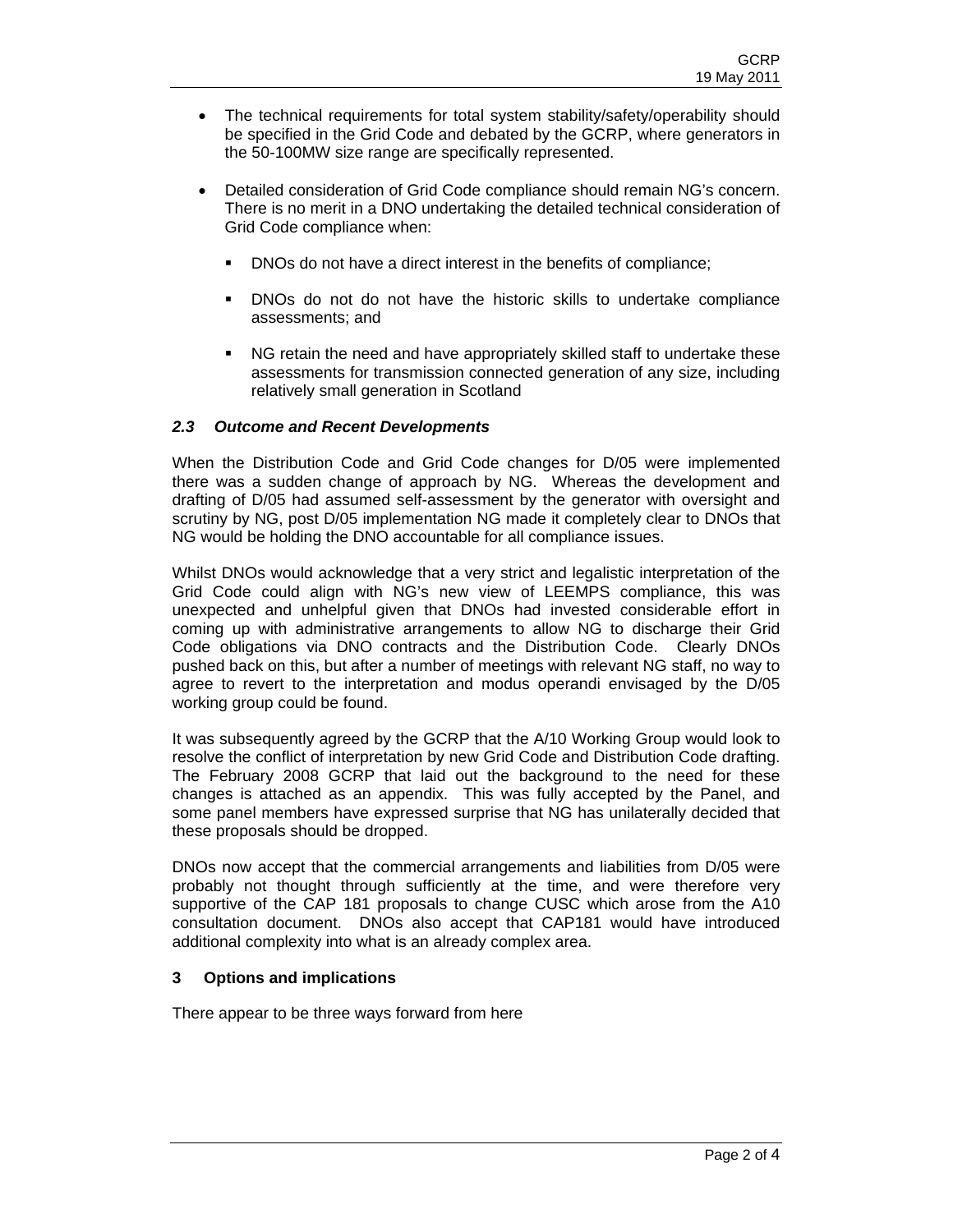# *3.1 The status quo*

A theoretical option is to remain with the existing drafting of LEEMPS arrangement in both the D Code and the G Code. However the reasons to change it that were agreed in February 2008 remain valid, and the status quo is unacceptable to DNOs.

### *3.2 Resurrect the A10 LEEMPS changes*

This would involve isolating the LEEMPS aspects of A10, reviewing the perceived problems with that approach, and seeking to revise them, particularly in how the necessary CUSC and other commercial changes need to be implemented.

#### *3.3 Reject the historic LEEMPS approach and replace it with something more fit-for-purpose*

This proposed approach recognizes that the underlying philosophy from the 2002 DTI meeting is flawed. It is NGET who care most about, and who understand best, the detailed and sometimes arcane requirements of the CCs, and therefore NGET should be directly involved in ensuring that their requirements are met. To involve DNOs in this detailed technical area is not efficient, and introduces the risk of miscommunication, confusion and delay. These are not theoretical risks; a small number of LEEMPS have been commissioned, and it is DNOs' experience of managing these risks that leads directly the unacceptability of perpetuating the status quo.

To make changes still requires a framework for engagement. It is not possible to create a detailed framework that does not touch the DNOs. There is no other route to create liaison between NGET and the generator.

However this appears to be quite easily done, as the existing LEEMPS drafting demonstrates. The framework can either rely on D Code drafting or Connexion Agreement (probably DCUSA eventually) drafting – or even both. For example there could be a simple requirement in the D Code that requires generators to conform to the G Code and to enter into the appropriate agreement with NGET. The appropriate agreement would need drafting, and presumably as an exhibit to the CUSC, under whose governance it must fall.

### **4 Implications of a new LEEMPS approach**

### 4.1.1 Bilateral Contracts

The suggestion above is that presumption that there must be no contract between a LEEMPS and NGET falls away, and that the appropriate way for NGET and the LEEMPS to manage compliance in respect of the necessary CCs is through a bilateral contract. The primary function of the contract, which would consist of boilerplate terms, would be to define the mutual liability between NGET and the generator in respect of the interaction between the LEEMPS and the total system. It would not change the commercial arrangements between the generator and the DNO.

Such a contact would not require the generator to sign up to the CUSC accession agreement. However it is likely that the most or only acceptable way for such a bilateral to exist would be in a form specified as a CUSC exhibit.

From a governance view point, the CUSC proforma contract would be subject to normal CUSC governance, signed off by the Authority. The D Code and G Code